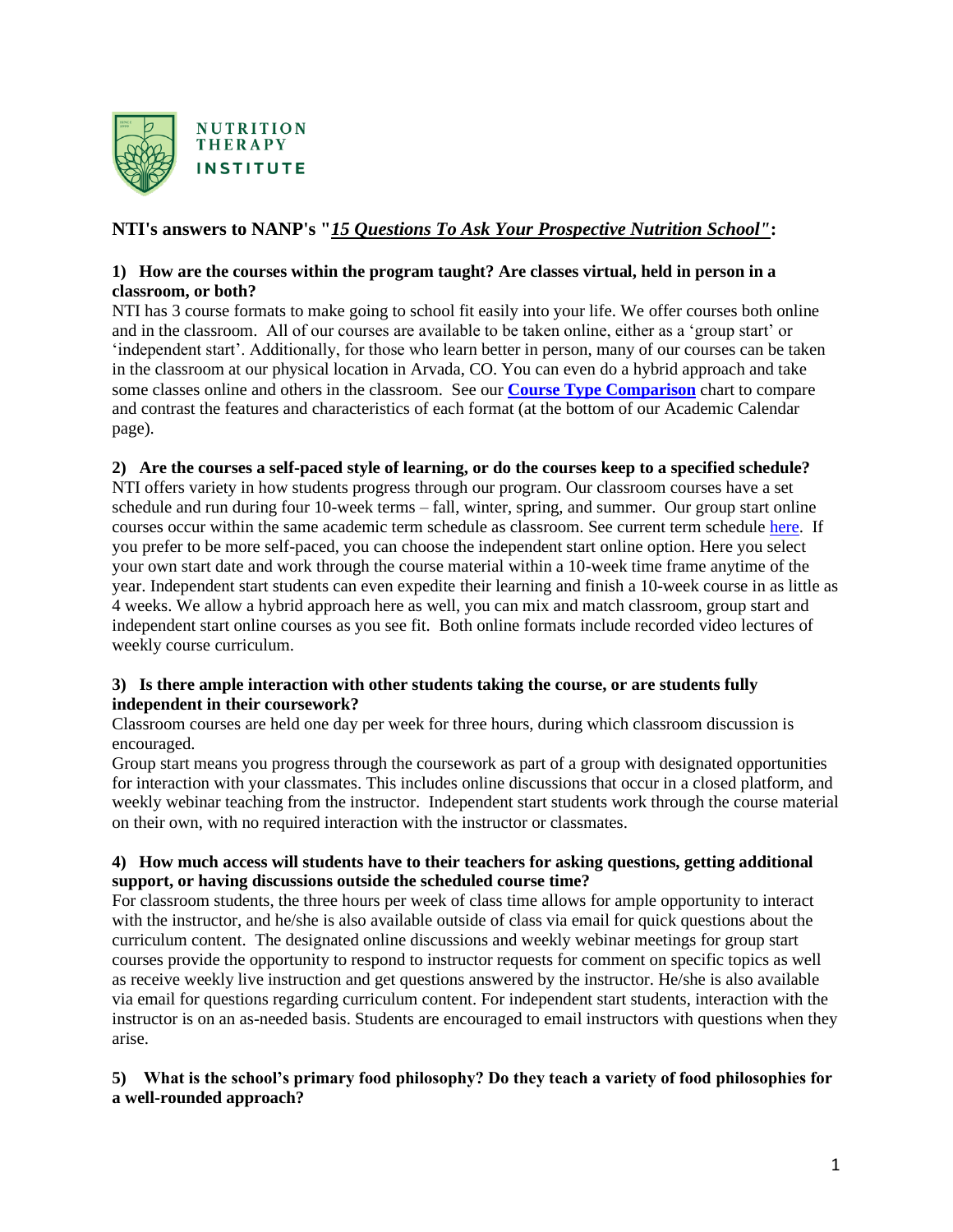NTI places a priority on nutrient density and biochemical individuality. We teach our students to know which foods are highly reliable sources of the essential nutrients and how those nutrients interact within the human biochemical environment. Layered on top is the recognition that certain foods may be more or less beneficial for each individual based on their unique biochemistry. The result is an ability to make adjustments in food recommendations that match a person's particular needs and goals. We recognize the nutritional benefits provided by all different types of foods and our curriculum encompasses a variety of views on which diet plan to follow based on one's wellness ambitions. We believe that learning multiple viewpoints from a scientific standpoint will allow our students to be critical thinkers and form their own opinions. Our hope is that by focusing on a strong science foundation, students will graduate with the necessary tools to understand the application of many different food philosophies. This level of variety and understanding of the underlying scientific mechanisms allows us to teach not only what to do but why to do it - a key feature of personalized nutrition counseling.

# **6) Does the holistic nutrition program also include cooking lessons, recipe development, basic kitchen methodology?**

NTI offers professional training as a Natural Food Chef. Our NFC program is 15 weeks long and includes instruction in foundational chef skills using whole foods from the perspective of cooking for optimal wellness. You can participate in the NFC program two times per year – the fall term and the spring term. Instruction is hands-on in our professionally appointed training kitchen in Arvada, CO.

#### **7) What type of business guidance is offered by the program? Do they provide business development courses, electives, counseling or resources?**

Our business training is done in a course called Business Readiness and Coaching Skills. Here students learn basic business skills specifically relevant to the nutrition practitioner, as well as learning the necessary coaching skills for being able to work with clients after graduation. Our Natural Food Chef program also includes 16 hours of business training targeted specifically for work in the cheffing industry Upon completion, graduates of NTI receive a one-year free membership in Sofia Health, a premier online marketplace that connects clients with holistic practitioners like themselves. This inclusive business tool allows graduates to set up a practice that looks professional and has an existing client base. Additionally, NTI graduates receive 3 months free Professional membership in the Holistic Entrepreneur Association, an online business training resource designed specifically to meet the unique needs of holistic health professionals.

#### **8) Is there a job placement component to the program? Does the school have strong connections with holistic health businesses in their geographic area?**

We do not have a formal job placement program. However, because of NTI's strong standing in the region, many local holistic businesses look first to hire our grads because they know the caliber of the person they are getting when they see NTI graduate on the resume. We also provide the ability for businesses to post job openings on our closed Facebook page which is only accessible by our students and grads.

### **9) What is their NANP Board Exam pass/fail rate? How many students sit for the NANP Board Exam? Do they offer study groups in preparation for the Board Exam?**

NTI's pass rate on the BCHN board exam is 93%, which is the highest compared to other schools. We do not formally create study groups in preparation for the exam, however, our grads are familiar with utilizing our closed Facebook page to post interesting articles and events, and they would be able to post a request for informal board exam study group participants on this page as well.

### **10) How long has the school been in business? Who is running the school? What is the background of the director, the instructors, the staff running the admissions?**